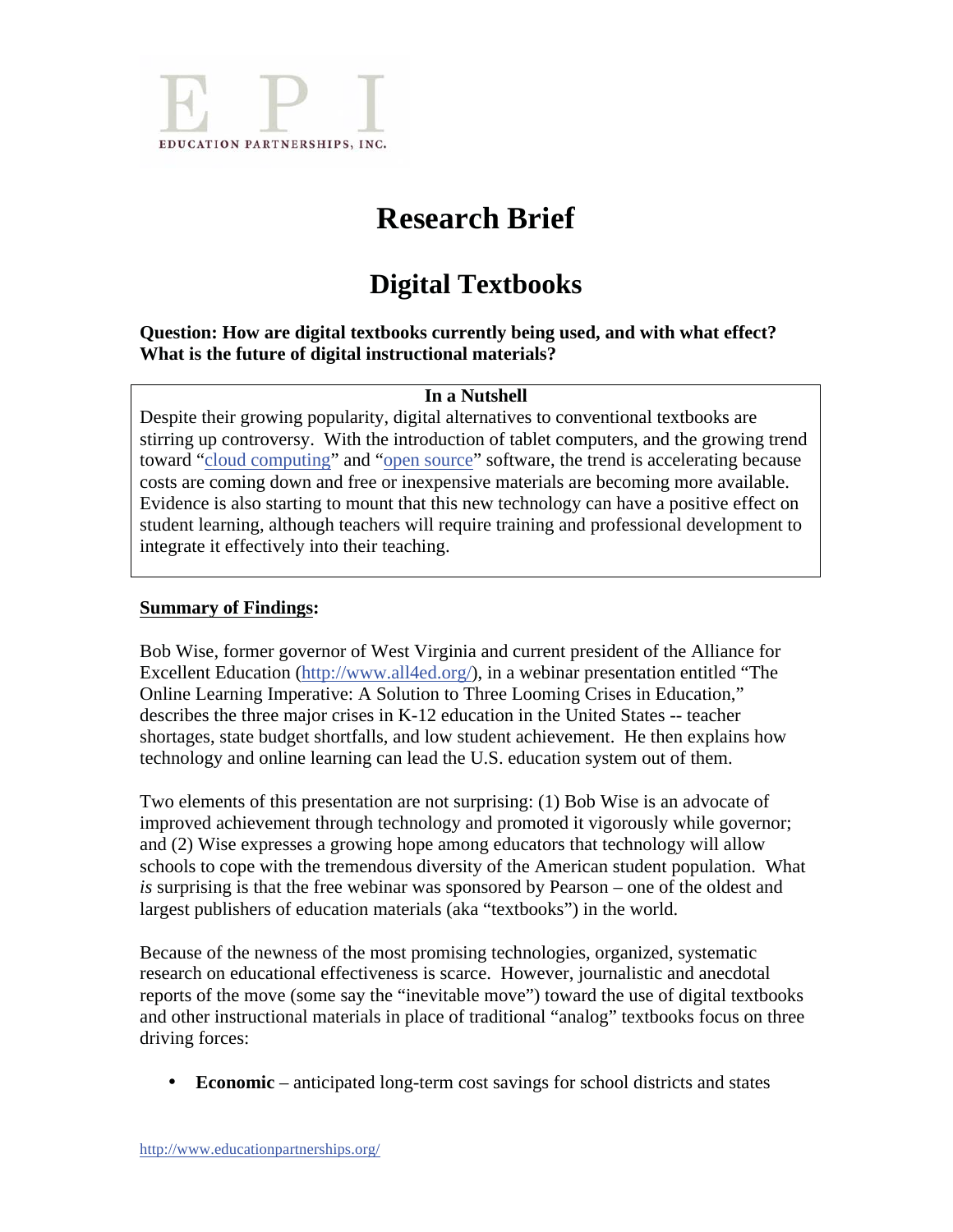

- **Technology Development** anticipated improvements in digital, hand-held technology
- **Instructional Effectiveness** theoretical alignment between the capacities of digital technology and the way in which the "digital generation" acquires information and learns.

## **BI and AI**

Most of the literature on the use of digital technology as a full replacement for textbooks can be divided, roughly, into "*Before iPad*" and "*After iPad*," or the appearance of Apple's iPad and other newly evolving competing products from a dozen manufacturers. (As of March, 2010, iPad held 92% of the tablet market, so it is used here as shorthand for "tablet computing device." With the appearance of iPad 2 in early 2011, Apple's hold on the popular market has continued to tighten. However, among educators, the lack of Flash video compatibility and the absence of a USB port on the iPad have made other brands more competitive in school markets.)

Before iPad, digital textbooks consisted largely of regular, hard-copy textbooks downloaded to a digital device of some kind – a laptop computer, digital "reader" (Amazon's Kindle or Sony's Reader, etc.), Netbook, or similar device. Most of these were electronic editions of published books, sometimes loaded as a "pdf" file that allowed students to read, on the screen of a light weight device, the same material to be found in a 9 pound textbook. Because some of these devices were not color-compatible, the graphics found even in their printed counterparts were not always available to students.

With the advent of devices such as tablet computers (e.g., iPad) that capitalize on the interactive power of Web 2.0 (the ability of the user to interact with the material, rather than just read it), the power of digital media content became more fully apparent to educators and publishers. The "textbook" could now integrate all kinds of capacities – sound, video, networking, communicating, searching, graphics, presentation, photosharing, word-processing – the list is nearly endless. As a result, the conversation has shifted away, somewhat, from "digital textbooks" to multi-function "digital media" as a replacement for traditional textbooks.

## **Criticisms**

Despite the obvious promise of digital technology tools, they are not without critics. The primary criticism of these new kinds of "textbooks" include:

*Aggravating the Digital Divide*. Some educators are concerned that the use of even more technology will exacerbate the digital divide that already exists in schools – the difference in access to technology between affluent and less affluent schools and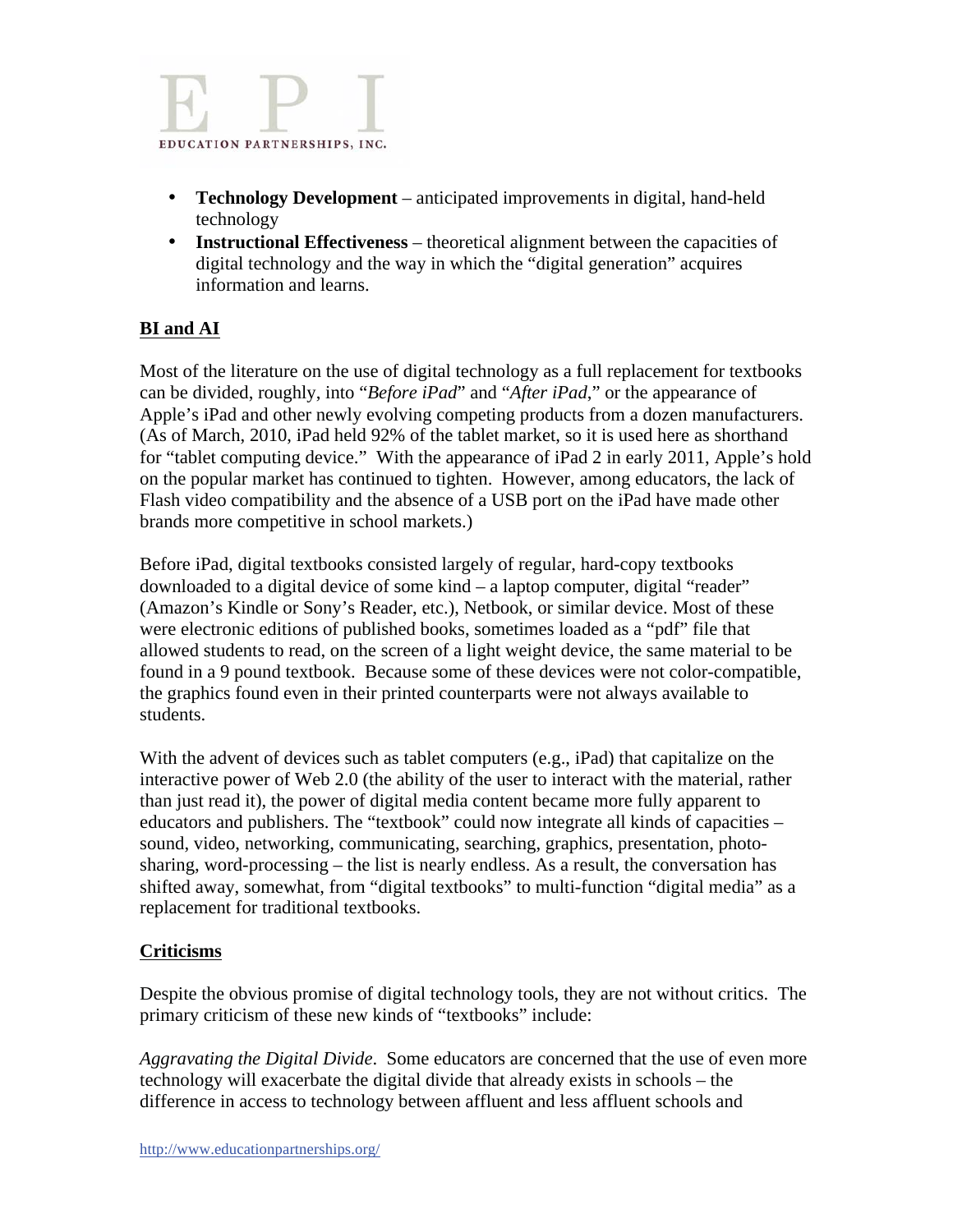

students. Any program that requires the use of technology that may not be widely available to all students as seen as further advantaging those who are already advantaged and hobbling those with fewer resources to spend on technology. Even if the school provides basic technology in the form of iPads or digital readers, students may not have access to fast internet connections at home or other technology (cameras, scanners, etc.) that enhance their ability to perform critical learning tasks.

*Cost*. The largest consumers of state-adopted educational textbooks (California, Texas, Florida) spend just over \$100 per student per year on textbooks. That varies from year to year based on the adoption cycle, but, in 2007, the last year for which data are available, California spent approximately \$633 million on textbooks for their 6.25 million students. At that rate of spending, it would be difficult to purchase digital technology for all students and supply it with the necessary learning materials. Given the potential life-span of a handheld device, it would need to be replaced several times during the students' K-12 years, and, compared with a thick textbook, these devices are somewhat more fragile and likely to be damaged in the normal life activities of a child or adolescent.

*Teacher Training and Re-Training*. Current teachers would need extensive training and professional development to make the kinds of instructional changes required to use digital technology and maximize its potential benefits. Although the devices themselves can be purchased for as little as \$400 or \$500 each (and probably less under a large-scale purchase contract), the tablet itself is just a portion of the expense. For example, in Hillsborough County (Tampa), Florida, supplying 1000 students in two inner city middle schools with iPads actually cost the district \$900,000, including the devices and the teacher training required to use them effectively.

*Band-Width and Infrastructure*. Many schools, and even some regions of the country, lack the infrastructure needed to support digital devices as a primary information source for students. Schools that do not have sufficient capacity on their servers to adequately "host" a thousand kids trying to get online would face costly upgrades and improvements. This problem is complicated in some regions where high speed, internet accessible cable is just not available, and the only service that students can use is very slow dial-up.

*Restrictive Computer Use Policies*. Existing policies in many districts forbid students from using hand-held and other digital devices to access the Internet. Other districts restrict student access with firewalls and other filters that make Internet access difficult if not impossible. The switch to digital devices would require a major overhaul of many district policies and even some state laws regarding cell phone or hand-held device use in schools.

*Pandering to Popular Culture and Student Inattentiveness*. Some critics believe that using digital technologies is a form of capitulation to the dominance of popular media and all of its problems – including fueling students' tendency toward distraction and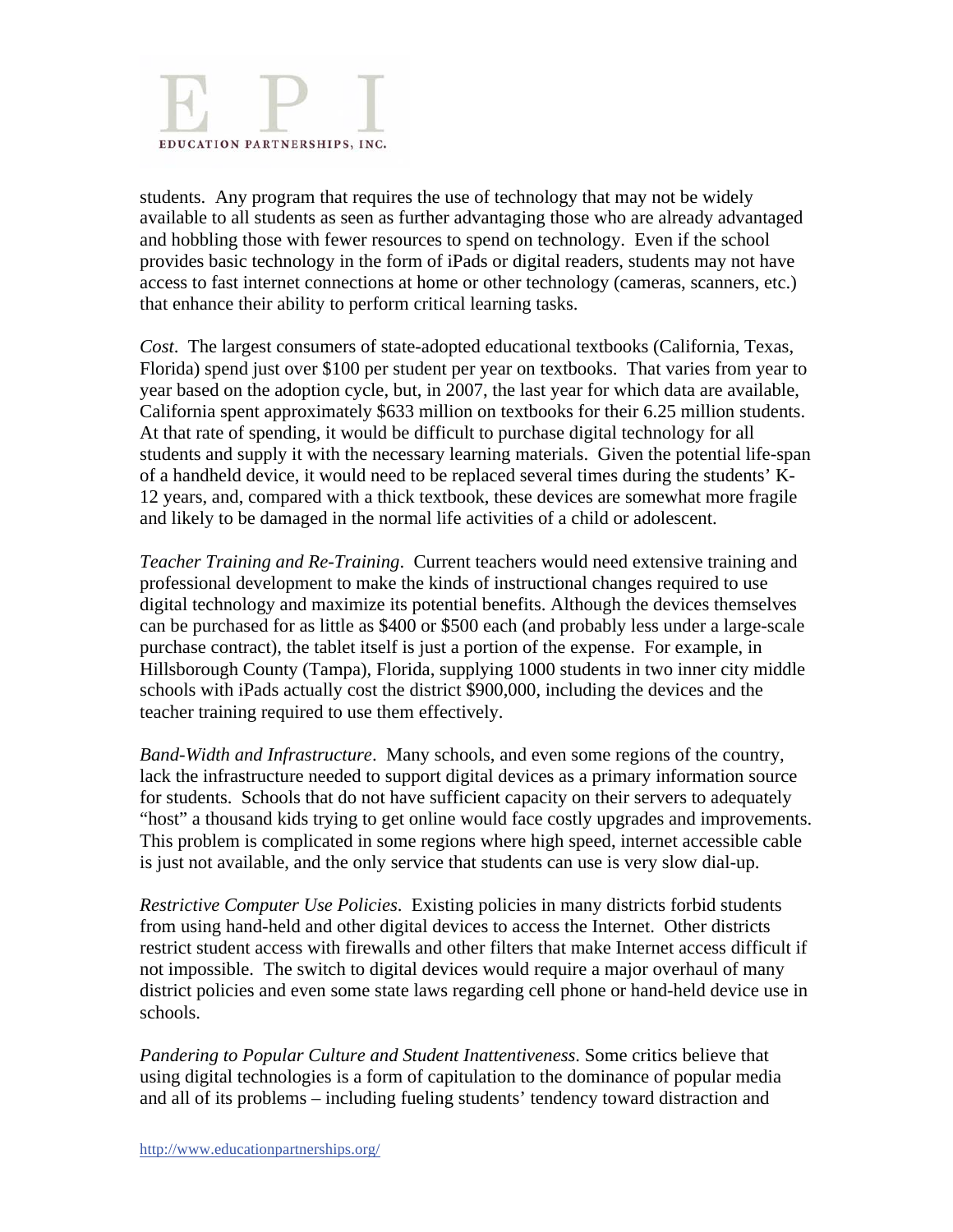

undisciplined lack of focus. These technologies encourage the kind of multi-tasking that, in the view of some educators, keeps students from concentrating on a specific intellectual task for extended periods of time.

*Uncertain Outcomes*. At present, there are no large-scale, systematic, controlled studies of the effects of using digital technology on student achievement. There is some evidence that it improves attention, time on task, engagement and curiosity – the "mediators" of achievement – but no firm evidence yet on enhanced student performance.

### **Strengths and Advantages**

Advocates for digital technology use in schools have equally strong feelings and arguments as do the critics and detractors.

*Closing the Digital Divide*. Ironically, advocates say that hand held digital technology actually helps to close the digital divide between rich and poor students and schools. A recent Pew Research Center study suggests that less affluent students are more likely to have access to hand-held technology (cell phones, smart phones) than they are to computers. By some estimates, as many as 90% of urban youth have access to hand-held technology, but less than 40% have the same access to high quality computers.

*Cost*. The cost of technology is dropping precipitously, and, as more competitors enter the field, the cost of text materials will drop as well. Also, "cloud computing" and the trend toward "open source" software and resources will virtually eliminate the cost of providing software and content information for students. (See Project Gutenberg in the References section of this brief.)

*Curriculum Alignment and Updating*. Because of tremendous publishing costs, textbooks can be updated and adopted on a long cycle – usually every 10 years. In some fields, 10 years is an eternity. Digital resources can be updated, quite literally, every day – or at least very frequently –

and at very little cost. Also, materials can be customized to meet state or common core standards. Digital textbook initiatives in Florida

(http://www.palmcenter.fsu.edu/documents/digitaltextbooks\_whitepaper.pdf) and California (http://www.clrn.org/fdti/) provide online, digital textbooks that are clearly aligned with state standards.

*Individualization of Instruction*. For the first time, individualization of instruction, tailored specifically to student needs, is possible in a classroom setting. Teachers can assess a student's skill level, provide high quality, interactive instructional materials that are matched to that student's needs, and assess the student's progress individually. Instruction can also be matched to student learning styles, interests, and other abilities.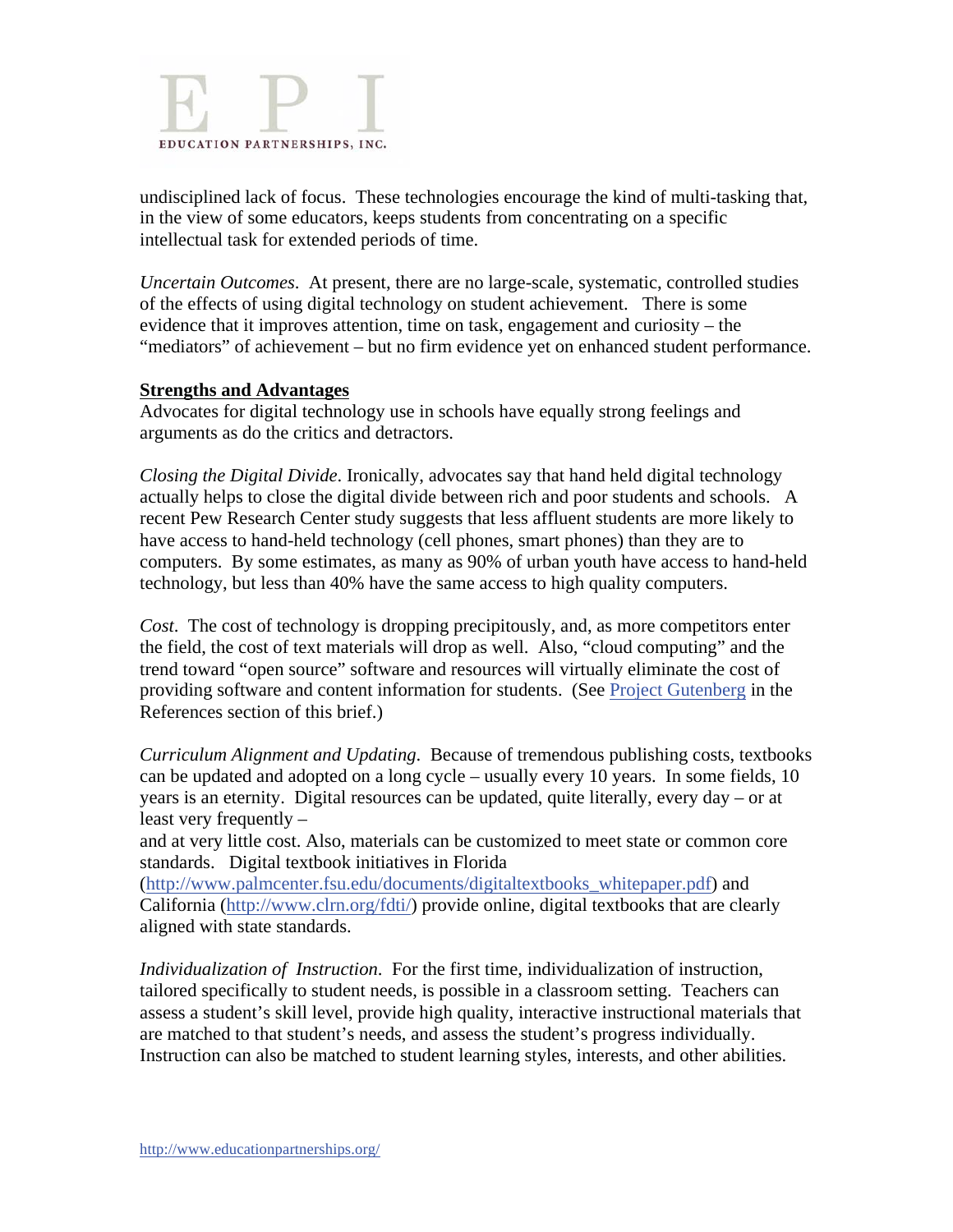

*Future Workforce Demands*. Many futurists say that most of the routine tasks we perform can be either automated or outsourced. The real demands of the 21<sup>st</sup> Century workplace involves critical and creative thinking, problem solving, project management, production, and information creation and utilization. Interactive technologies allow for all of these skills to be developed, including the creation of products that are useful and focused on real world applications and problems.

*Congruence with Contemporary Learning Behavior.* Digital technology is the way that  $21<sup>st</sup>$  students learn. They are accustomed to finding information, using that information to solve problems or answer questions, and moving on to other topics, problems and questions. Conventional schooling is based on the notion that information is doled out in measured amounts and at about the same rate for everyone by the teacher. This is a huge disconnect with the way contemporary students are accustomed to using information and creating knowledge.

*Promising Outcomes*. We can repeat, verbatim, the same statement used by the critics: At present, there are no large-scale, systematic, controlled studies of the effects of using digital technology on student achievement. There is evidence that it improves attention, time on task, engagement and curiosity – the "mediators" of achievement – but no firm evidence yet on enhanced student performance. Some advocates argue that this is a result of the fact that we are using standardized tests to measure the wrong things – that new assessments are needed to track the new learning made possible by digital technology.

### **Final Word**

The debate over the use of digital media to replace conventional textbooks will continue to rage for some time. Simultaneously, the costs of the technology will come down, more districts will experiment with it, and the evidence for and against its use will mount. In the typical style of American education, it is unlikely that there will be a "big bang" moment when all of us convert to the use of digital technology in our schools as a replacement for traditional instructional materials. Instead, we will continue to do what David Tyack and Larry Cuban say we have always done: we will continue "tinkering toward utopia."

### **References**

California Learning Resources Network, Digital Textbook Initiative. Retrieved from the Internet, May 10, 2011: http://www.clrn.org/fdti/

Lenhardt, A. (2010). *Teens, Cell Phones and Texting*. Report. Pew Internet and American Life Project. Retrieved from the Internet, May 2, 2011: http://pewresearch.org/pubs/1572/teens-cellphones-text-messages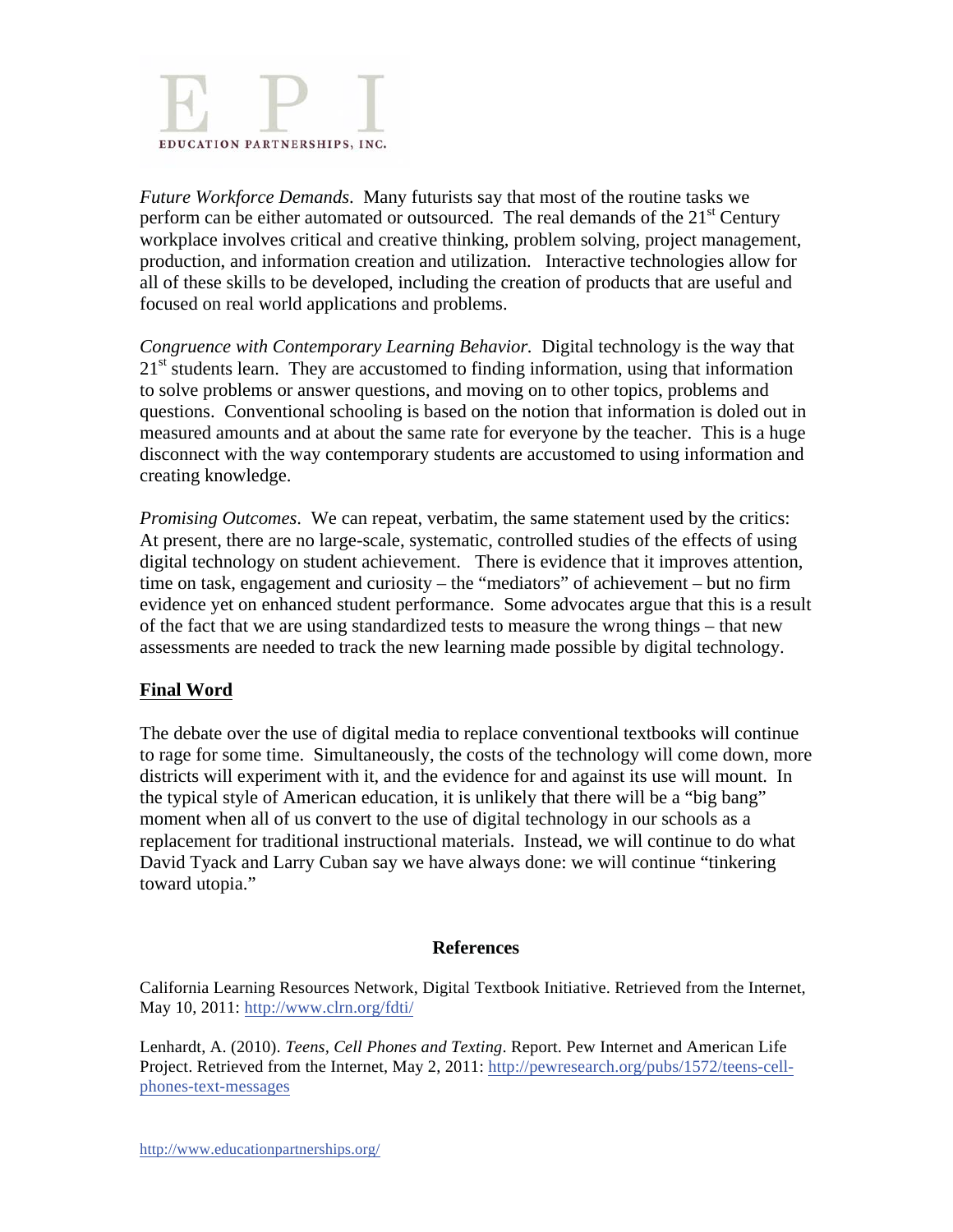

Mardis, M., Everhart, N., Smith, D., Newsum, J. and Baker, S. (July, 2010). *From Paper to Pixel: Digital Textbooks and Florida Schools*, Tallahassee, FL: Partnerships for Advancing Library Media (PALM) Center, The Florida State University. Retrieved from the Internet, May 11, 2011: http://www.palmcenter.fsu.edu/documents/digitaltextbooks\_whitepaper.pdf

*Project Gutenberg* invented eBooks in 1971 and now offers more than 33,000 free titles that can be downloaded to a computer, Kindle or other digital device. This includes most of the "classics" studied in school literature classes as well as other helpful materials. http://www.gutenberg.org/wiki/Main\_Page

Tyack, D. and Cuban, L. (1995). *Tinkering Toward Utopia: A Century of Public School Reform*. Cambridge, MA: President and Fellows of Harvard College. http://www.amazon.com/Tinkeringtoward-Utopia-Century-Public/dp/0674892836

### **Resources**

### **Comprehensive Reports of Research and State Adoption of Digital Textbooks**

*From Paper to Pixel: Digital Textbooks and Florida Schools***,** by Mardis, M., Everhart, N., Smith, D., Newsum, J. and Baker, S. (July, 2010). http://www.palmcenter.fsu.edu/documents/digitaltextbooks\_whitepaper.pdf

A comprehensive report on the use of digital textbooks in the State of Florida, one of the nation's largest textbook adoption states. This is especially good in laying out the pros and cons of digital textbook use.

# **California Learning Resources Network, Digital Textbook Initiative**.

http://www.clrn.org/fdti/

A comprehensive resource that shows how digital textbooks currently available are aligned with California's state standards and benchmarks.

### **Internet and American Life Project – Research Reports**

http://pewresearch.org/topics/internetandtechnology/

The Pew Research Center is a nonpartisan "fact tank" that provides information on the issues, attitudes and trends shaping America and the world. It does so by conducting public opinion polling and social science research; by analyzing news coverage; and by holding forums and briefings. It does not take positions on policy issues.

### **Staying Current**

*eSchool News* is a daily, online news source for everything related to educational technology. The basic subscription is free, and the articles are interesting and well-written. They can easily be forwarded to key faculty or parents. Have it delivered to your email by registering at: http://www.eschoolnews.com/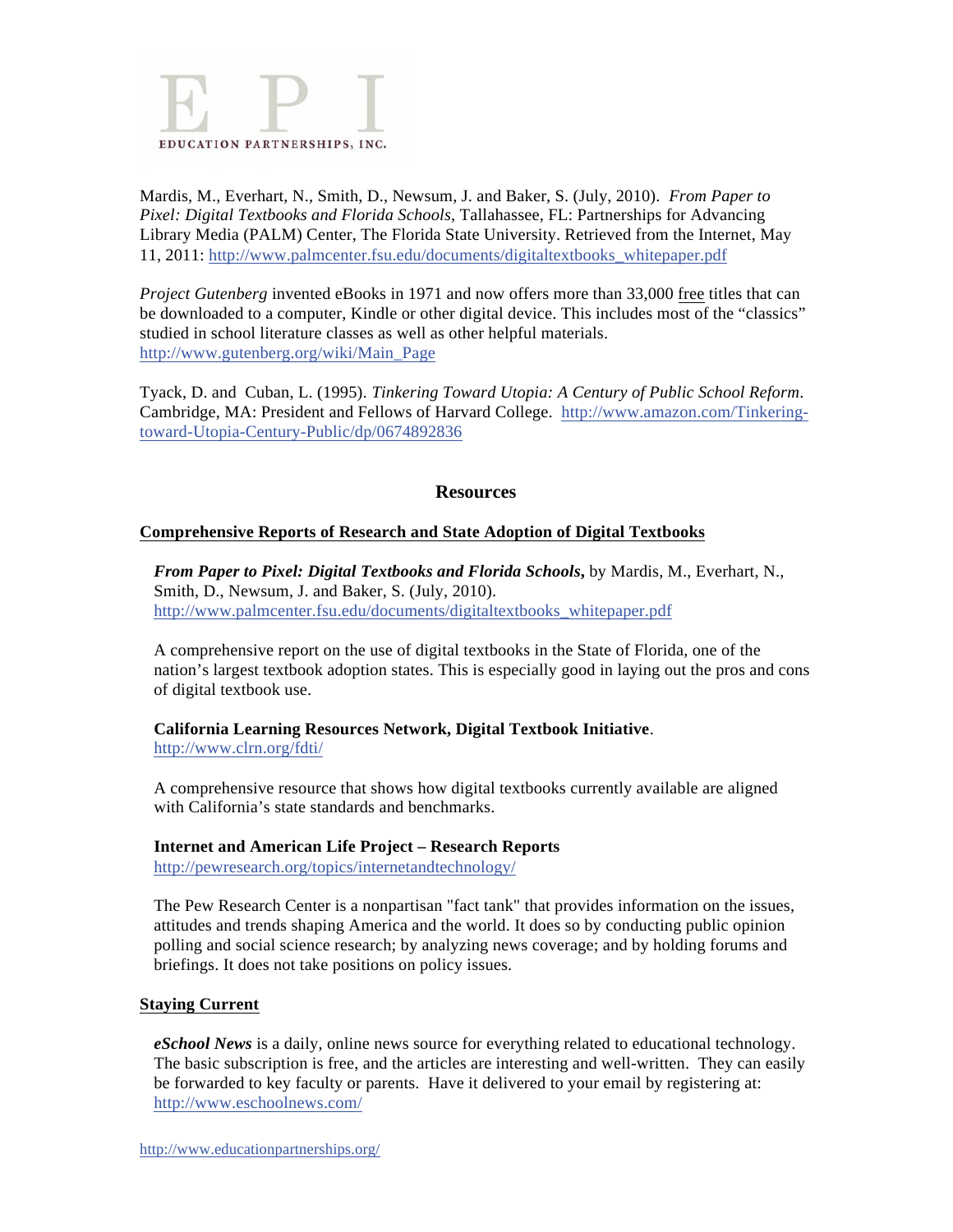

**Edutopia**, from the George Lucas Foundation, is a tremendous source of research-based teaching practices, including the best advice on integrating digital technologies in the classroom. Free and online at http://www.edutopia.org/.

*THE Journal*, Technology Horizons in Education describes innovations, new practices and new products for schools. Free and online at http://thejournal.com/Home.aspx

### **Articles, Reports and Anecdotal Evidence**

**Publishers Invest in Inkling, Producer of Digital Textbooks** by Josh Keller *The Chronicle of Higher Education*, March 23, 2011, 3:01 am http://chronicle.com/blogs/wiredcampus/embargoed-publishers-invest-in-inkling-producer-ofdigital-textbooks/30525

An exploration of the growing trend toward digital textbooks in higher education and how they are starting to replace conventional publications.

**Digital Textbooks Scroll Schools into New Era** by Amy Hetzner Milwaukee *Journal Sentinel*, January 15, 2011. http://www.jsonline.com/news/education/113828984.html

Examination of how the Pewaukee (WI) schools are using digital textbooks and how they are affecting student learning.

**Digital Textbooks: Three Reasons Why Students Aren't Ready** by Josh Catone Mashable.com, August 17, 2009. http://mashable.com/2009/08/17/digital-textbooks/

A very interesting contrarian view of digital textbooks and their potential use in K-12 schools. This is a BI (before IPad) article, so some things may have changed.

**In a Digital Future, Textbooks are History** by Tamar Lewin *New York Times*, August 8, 2009. http://www.nytimes.com/2009/08/09/education/09textbook.html

Also BI, this article describes the California Digital Textbook Initiative and how it is being used in several districts in the state.

**Goodbye Wheelie Backpacks: Digital Textbooks Will Dominate Over Paper Ones Soon** by Kit Eaton. *Fast Company*, March 16, 2011. http://www.fastcompany.com/1739420/digital-textbooks-will-dominate-over-paper-ones-soonis-the-iPad-to-thank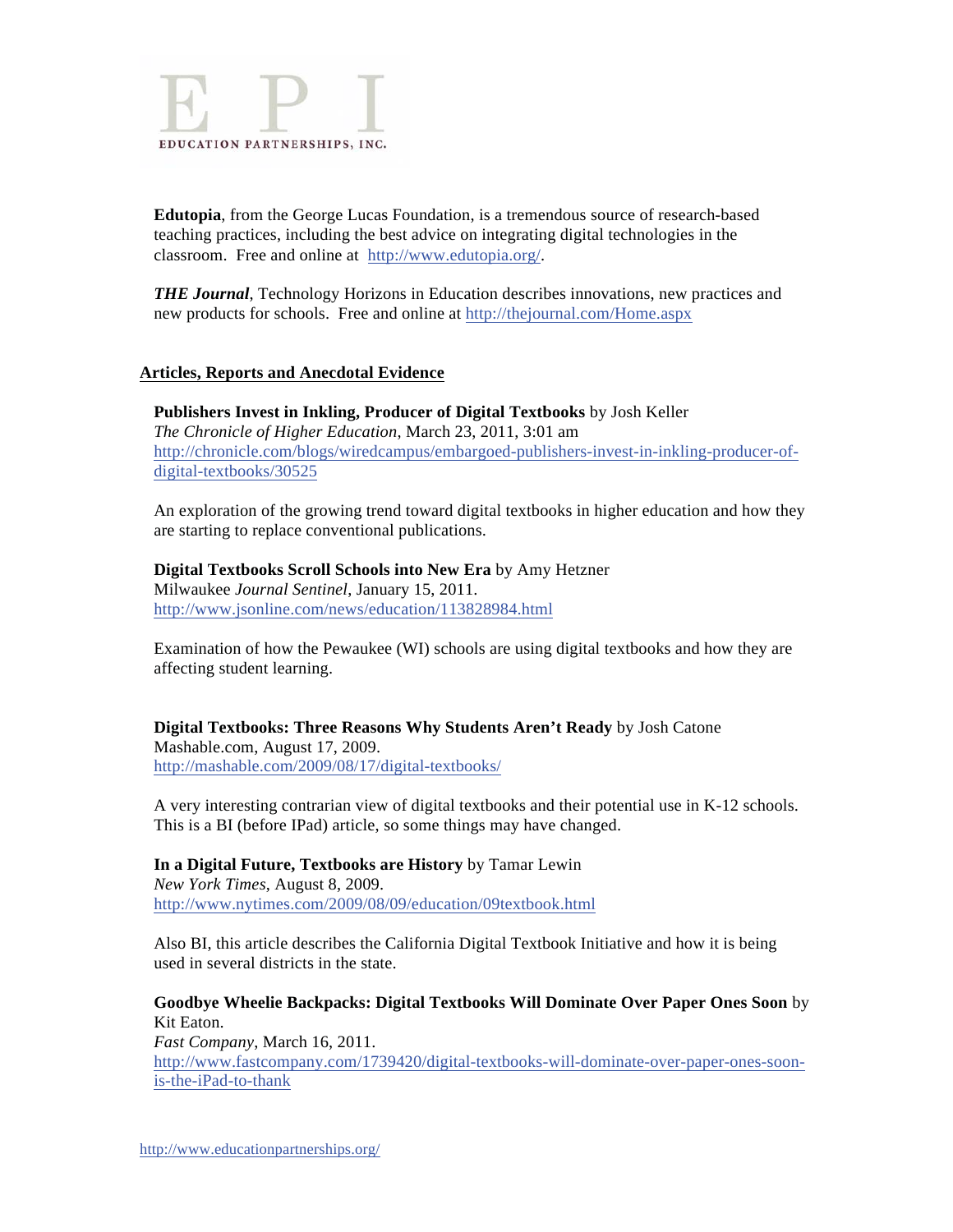

Social learning platform Xplana has been analyzing the digital textbook market, and has concluded that in the U.S. the education publishing market has is reaching a tipping point: Within seven years, digital textbooks will dominate over print.

### **In Some Classrooms, Books Are a Thing of the Past** by Ashley Surdin

*The Washington Post*, October 19, 2009. http://www.washingtonpost.com/wp-dyn/content/article/2009/10/18/AR2009101802360.html

The textbook-free classroom is by no means the norm, but it may be someday. Slowly, but in increasing numbers, grade schools across the country are supplementing or substituting the heavy, expensive and indelible hardbound book with its lighter, cheaper and changeable cousin: the digital textbook.

### **The Future of Textbooks: eBooks in the Classroom** by Wendy Woudstra

*Publishing Central*, 2006. http://publishingcentral.com/articles/20030813-68-4409.html?si=5

Definitely BI, this article provides a thoughtful analysis of the future of digital textbooks based on early studies of their use and potential.

### **Electronic Textbooks? You Bet** by Knowledge@Wharton Forbes.com, March 5, 2010. http://www.forbes.com/2010/03/05/electronic-textbooks-iPad-entrepreneurs-technologywharton.html

A very thoughtful and thorough analysis of how digital textbooks are growing in popularity and how prices are coming down.

### **Schools See Rising Scores with iPads**

eSchool News, May 9, 2011 http://www.eschoolnews.com/2011/05/09/schools-see-rising-scores-with-iPads/

Very early results from a project using IPads in California show promising trend in student achievement.

**Kineo: Like an iPad, but Made for Students** by Dennis Pierce eSchool News, February 4, 2011 http://www.eschoolnews.com/2011/02/04/kineo-like-an-iPad-but-made-for-students/

Brainchild describes its new Android-based tablet as a low-cost, secure alternative to Apple's product, designed specifically for younger kids. It allows teachers to pre-program the sites that are available to students.

### **Oregon District Says ipods Fire Up Kids for Learning**

eSchool News, January 5, 2011. http://www.eschoolnews.com/2011/01/05/ore-district-says-ipods-fire-up-kids-for-reading/